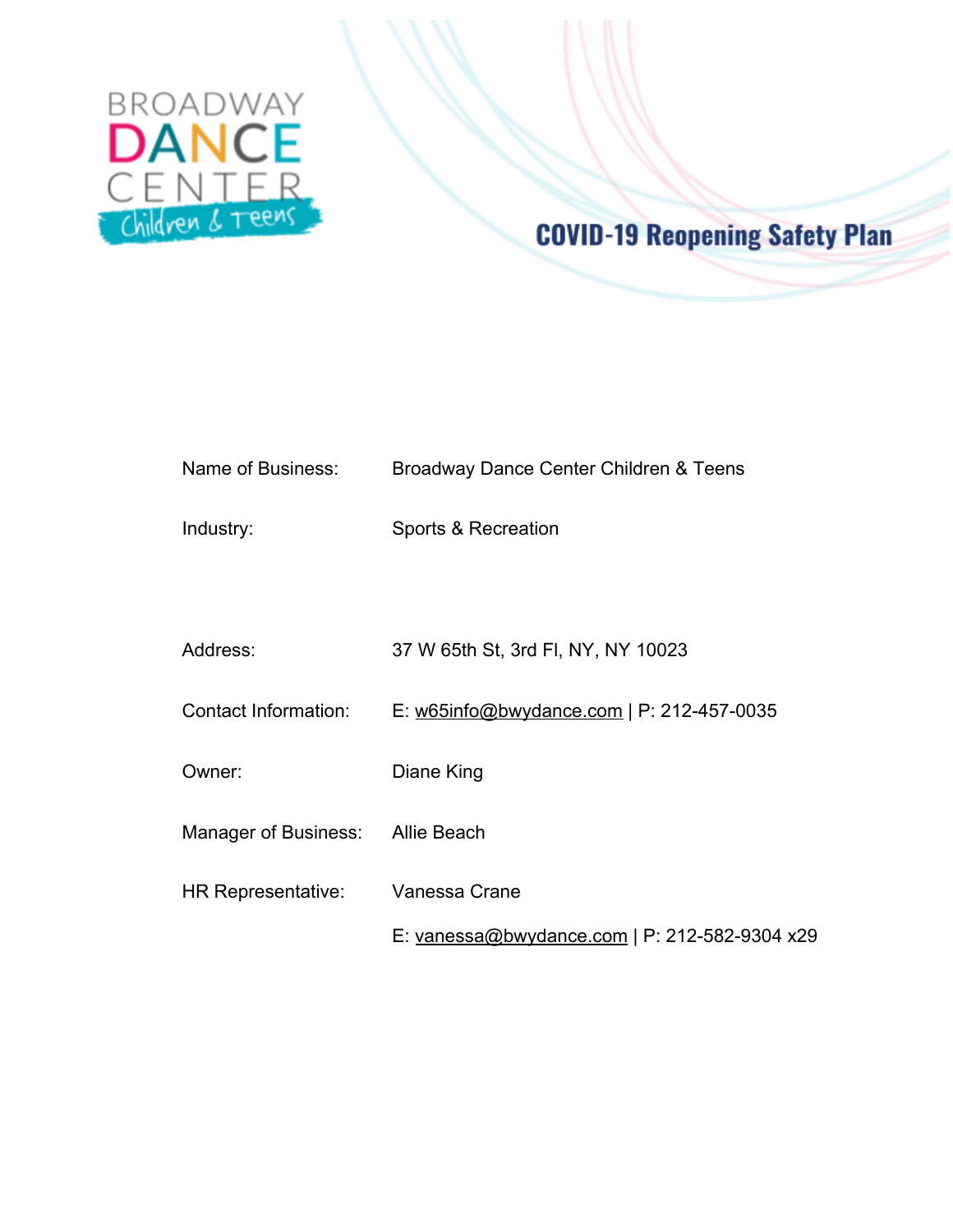

#### I. PEOPLE

A. Physical Distancing. To ensure employees comply with physical distancing requirements, we agree that we will do the following:

- Ensure 6 ft. distance between personnel, unless safety or core function of the work activity requires a shorter distance. Any time personnel are less than 6 ft. apart from one another, personnel must wear acceptable face coverings.
- Tightly confined spaces will be occupied by only one individual at a time, unless all occupants are wearing face coverings. If occupied by more than one person, will keep occupancy under 50% of maximum capacity.
- Post social distancing markers using tape or signs that denote 6 ft. of spacing in commonly used and other applicable areas on the site (e.g. clock in/out stations, health screening stations)
- Limit in-person gatherings as much as possible and use tele- or video-conferencing whenever possible. Essential in-person gatherings (e.g. meetings) should be held in open, well-ventilated spaces with appropriate social distancing among participants.
- Establish designated areas for pick-ups and deliveries, limiting contact to the extent possible.

We are confident we can maintain 6 ft of distance; however, the following would be mandatory for all that enter the facility to ensure the safety of our employees, customers, and visitors:

- Health declaration form to be filled out prior to entering the facility.
- Upon exiting the elevator on the third floor, street shoes must be left in the lobby area or shoes covers must be worn.
- Temperatures taken before moving from the lobby to the studio proper; anyone with a temperature of over 100.4 F would be sent home.
- Face masks will be mandatory for anyone entering the studio proper and must be worn at all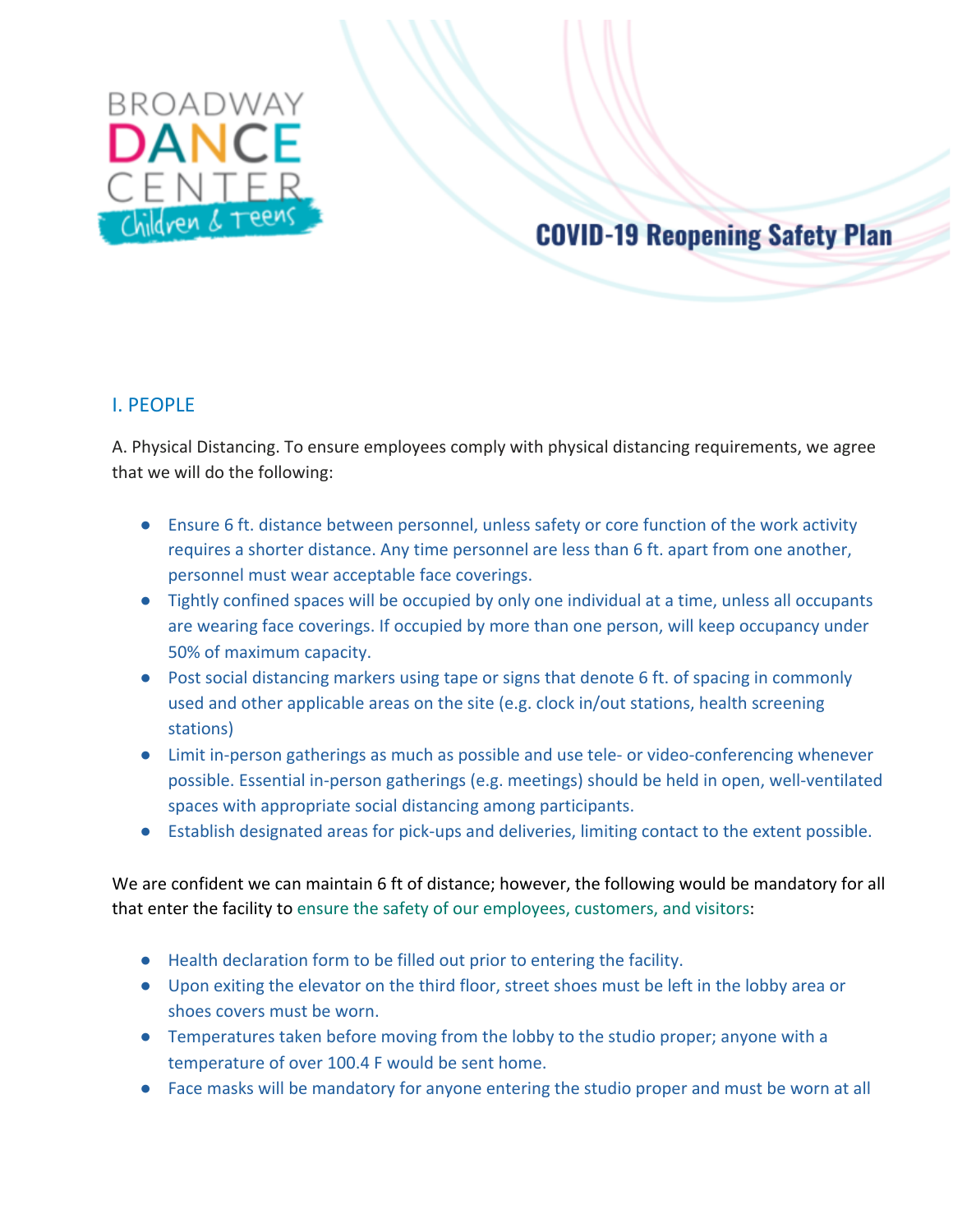

times. PPE will be provided for employees and we will have a stock on hand in case customers or visitors are in need of one.

● Hand washing with soap and warm water for at least 20 seconds will be the mandatory first stop once entering the studio proper.

The following protocols will be in place to ensure the safety of our employees, customers, and visitors:

- Directional signage will be in place to avoid bilateral traffic.
- Restrooms will be designated.
- Regularly scheduled cleaning & disinfecting will occur each time a class has concluded.
- 6 feet markers will be in place in common areas and plexiglass shields will be integrated w/ our tables to ensure safety.
- Reduced capacity guidelines will be strictly adhered to. There will be a cap on how many parents/guardians are allowed in the common areas, based on the number of available socially distanced spots.
- Staggered arrival times will be enforced.
- Pick-ups and deliveries will happen in the lobby of the facility; carrier workers will not be allowed beyond the lobby space and will use the designated package drop off spot outside the freight elevator. All front desk staff will be wearing masks along with a plexiglass partition for protection.

To manage industry-specific physical social distancing:

- Masks will be worn at all times.
- Studios will be taped off to allow for a minimum of 6ft between people.
- Staff desks are 6ft a part and all facing a wall so that no one is facing towards another staff member.
- Maximum of 2 people in the faculty lounge at a time.
- Reduced capacity guidelines will be strictly adhered to in each studio.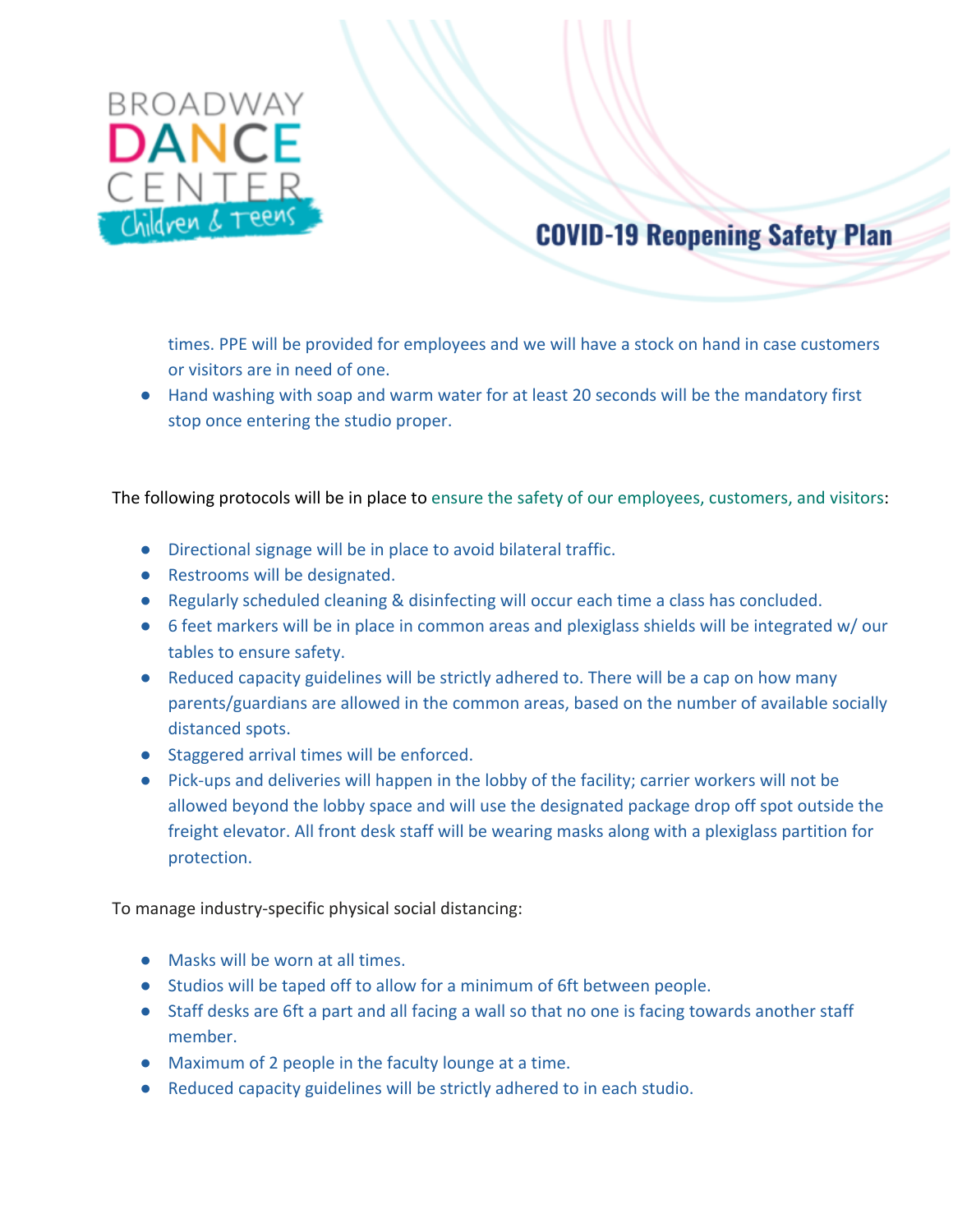

● Staggered arrival times will be enforced.

#### II. PLACES

A. Protective Equipment. To ensure employees comply with protective equipment requirements, we agree that we will do the following:

- Employers must provide employees with an acceptable face covering at no-cost to the employee and have an adequate supply of coverings in case of replacement.
	- We will have a stock of approximately 500 three-layer disposable masks for all employees and visitors per week. They have been ordered from an online vendor and will be re-ordered as needed. We also have latex gloves for cleaning/disinfecting, shoe covers, and some face shields on hand.
- Face coverings must be cleaned or replaced after use or when damaged or soiled, may not be shared, and should be properly stored or discarded.
	- Masks must be worn at all times. If a personal cloth mask is soiled, it must be placed in a plastic bag to be brought home and washed; we will replace it with one of our disposable masks on site. If a disposable mask is soiled, it must be discarded in trash receptacles; no PPE may be left on the floor, on counters, or in studios.
- Limit the sharing of objects and discourage touching of shared surfaces; or, when in contact with shared objects or frequently touched areas, wear gloves (trade-appropriate or medical); or, sanitize or wash hands before and after contact.
	- High touch surfaces will be disinfected frequently: stereo equipment; phones; door handles; tables; light switches; desks; keyboards; toilets; faucets; sinks. All staff will sanitize after each use. Anything that is touched will be immediately sanitized after use. All office supplies and other personal objects will not be shared.
- B. Hygiene and Cleaning. To ensure employees comply with hygiene and cleaning requirements, we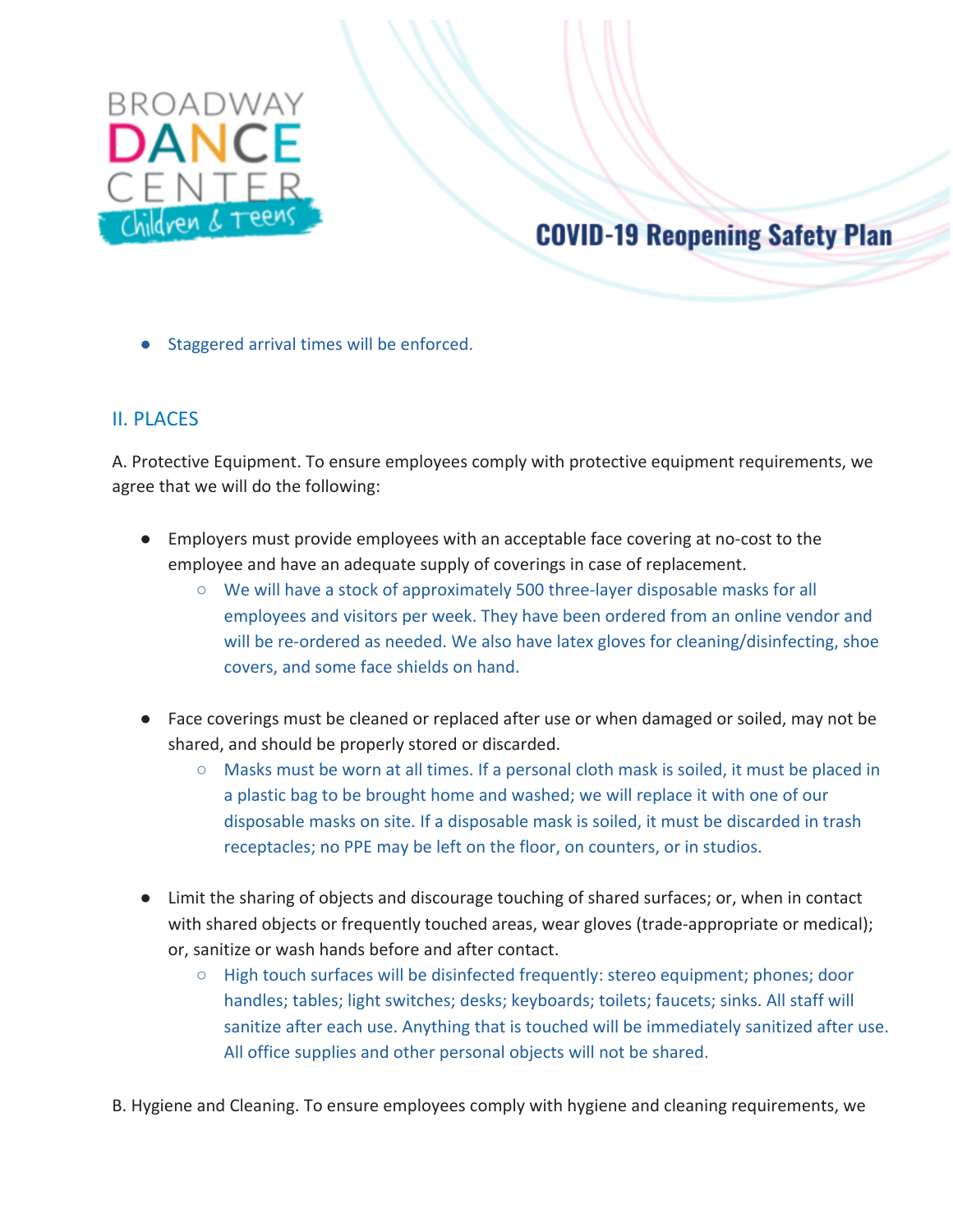

agree that we will do the following:

- Adhere to hygiene and sanitation requirements from the Centers for Disease Control and Prevention (CDC) and Department of Health (DOH) and maintain cleaning logs on site that document date, time, and scope of cleaning.
	- The log will be maintained by our Studio Operations Manager and Covid point person. That log will be kept behind our Front Desk so that it is visible and easily accessible.
- Provide and maintain hand hygiene stations for personnel, including handwashing with soap, water, and paper towels, or an alcohol-based hand sanitizer containing 60% or more alcohol for areas where handwashing is not feasible.
	- $\circ$  There will be a designated hand washing station in the common space and an additional restroom that is designated specifically for hand washing. Anyone entering the facility will need to immediately wash their hands with soap and warm water for at least 20 seconds. No-touch dispensers with EPA-approved hand sanitizer will be stationed around the facility and easily accessible from each studio.
- Conduct regular cleaning and disinfection at least after every shift, daily, or more frequently as needed, and frequent cleaning and disinfection of shared objects (e.g. tools, machinery) and surfaces, as well as high transit areas, such as restrooms and common areas, must be completed.
	- We will have regular cleanings in the studios after each class that include floors and all touched surfaces; bathrooms will be cleaned and sanitized multiple times throughout the day.
		- Clean & disinfect all areas used by the person
		- Wear disposable gloves
		- Clean w/ soap & water
		- Disinfect w/ registered disinfectants (based on EPA List) or diluted household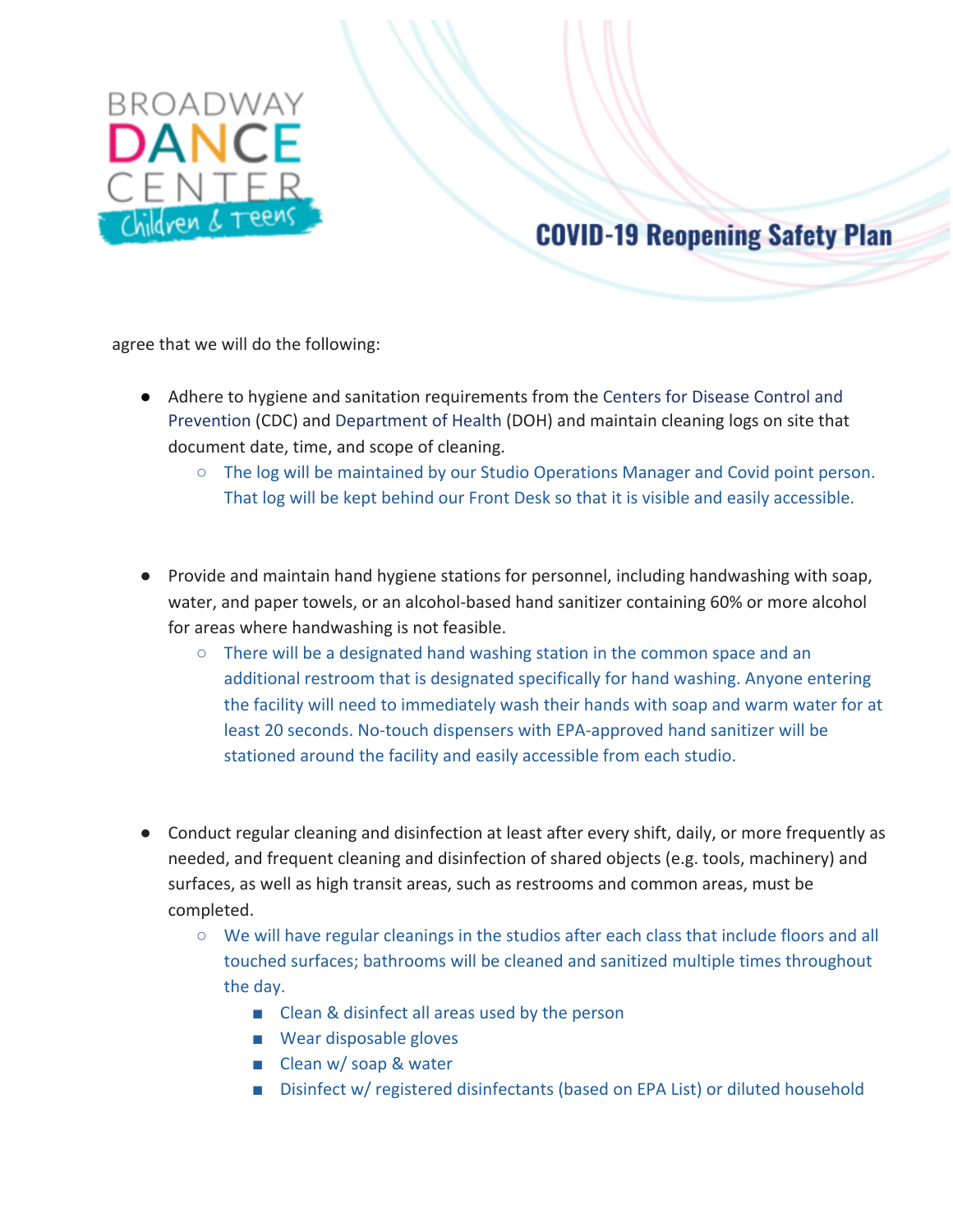

bleach solutions (⅓ cup of 5.25%-8.25% bleach per gallon of room temp water) or alcohol solutions w/ at least 70% alcohol

C. Communication. To ensure the business and its employees comply with communication requirements, we agree that we will do the following:

- Post signage throughout the site to remind personnel to adhere to proper hygiene, social distancing rules, appropriate use of PPE, and cleaning and disinfecting protocols.
- Establish a communication plan for employees, visitors, and customers with a consistent means to provide updated information.
- Maintain a continuous log of every person, including workers and visitors, who may have close contact with other individuals at the work site or area; excluding deliveries that are performed with appropriate PPE or through contactless means; excluding customers, who may be encouraged to provide contact information to be logged but are not mandated to do so.
	- The Studio Operations Manager, along with front desk staff, will be in charge of maintaining a log of each person that enters the site. The log will be kept at the Front Desk, which is at the entrance to the facility.

If a worker tests positive for COVID-19, employer must immediately notify state and local health departments and cooperate with contact tracing efforts, including notification of potential contacts, such as workers or visitors who had close contact with the individual, while maintaining confidentiality required by state and federal law and regulations.

If a worker tests positive for COVID-19, one of the following people will be responsible for notifying state and local health departments:

The Director of Youth Programming, Associate Director of Youth Programming, The Studio Operations Manager, or the Owner/Manager of the Business.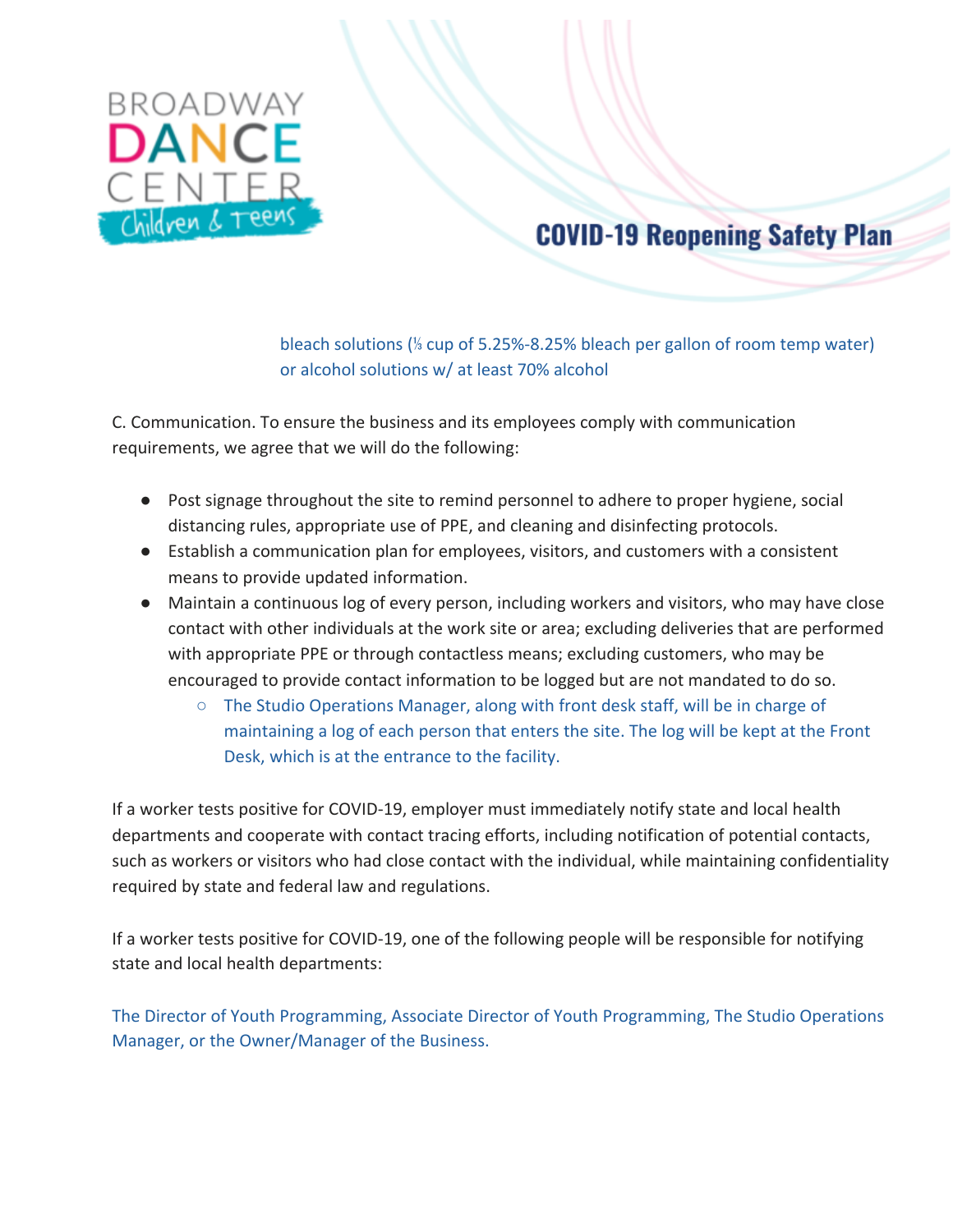

#### III. PROCESS

A. Screening. To ensure the business and its employees comply with protective equipment requirements, we agree that we will do the following:

- Implement mandatory health screening assessment (e.g. questionnaire, temperature check) before employees begin work each day and for essential visitors, asking about (1) COVID-19 symptoms in past 14 days, (2) positive COVID-19 test in past 14 days, and/or (3) close contact with confirmed or suspected COVID-19 case in past 14 days. Assessment responses must be reviewed every day and such review must be documented.
	- Screening will be done via an **[Online Health Declaration FORM](https://docs.google.com/forms/d/e/1FAIpQLSdKKObrpmw-E5aKqSMewRjFiuEuLy3UmBSbpRDO1k77W-yROw/viewform?usp=sf_link)** before arriving on site. They will not be allowed to enter the studio proper without having filled out the form.
	- Temperatures will be taken on-site by the Studio Operations Manager and/or Front Desk staff. Trainings will be conducted prior to the facility re-openings; those trainings will be in proper PPE handling, proper handwashing, and proper facilitation of temperature checks.
		- Face masks and protective plexiglass shields will be provided. Those responsible for screening practices will use a contact free thermometer.
	- Testing will be recommended for all close contacts of persons with SARS-CoV-2 infection. Because of the potential for asymptomatic and pre-symptomatic transmission, it is important that contacts of individuals with SARS-CoV-2 infection be quickly identified and tested.

B. Contact tracing and disinfection of contaminated areas. To ensure the business and its employees comply with contact tracing and disinfection requirements, we agree that you will do the following:

● Have a plan for cleaning, disinfection, and contact tracing in the event of a positive case.

In the case of an employee testing positive for COVID-19, we will do the following: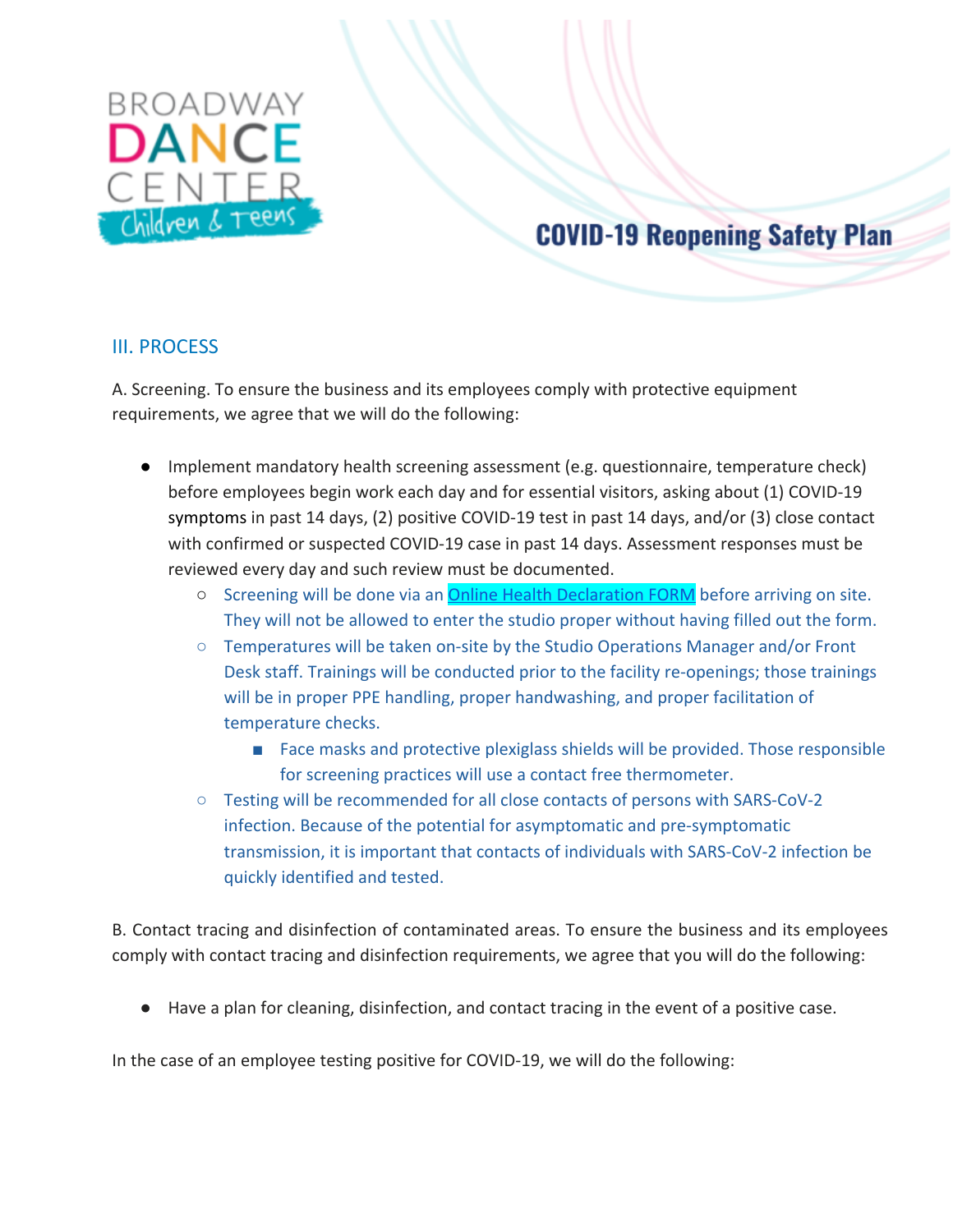

- Close off areas used by the person who is sick
- Open outside doors and windows for increased air circulation
- Wait 24 hours before clean/disinfect (or as long as possible)
- Clean & disinfect all areas used by the person
	- Wear disposable gloves
	- Vacuum the area
	- Clean w/ soap & water
	- Disinfect w/ registered disinfectants (based on EPA List) or diluted household bleach solutions (⅓ cup of 5.25%-8.25% bleach per gallon of room temp water) or alcohol solutions w/ at least 70% alcohol
- We will make every effort to limit contamination by practicing cleaning/disinfecting protocols after each class switch. Restrooms will be designated to help with contact tracing/exposure, along w/ social distancing, proper PPE equipment being worn, and enforcing diligent hand washing or hand sanitizing.
- We will inform any close contacts of possible exposure via email but maintain confidentiality. We will require potentially exposed contacts that they should stay home for 14 days, telework if possible, and self-monitor for any symptoms. We will share information on places to get tested for COVID-19.

Staying up to date on industry-specific guidance:

To ensure that we stay up to date on the guidance that is being issued by the State, we will:

● Consult the NY Forward website at forward.ny.gov and applicable Executive Orders at governor.ny.gov/executiveorders on a periodic basis or whenever notified of the availability of new guidance.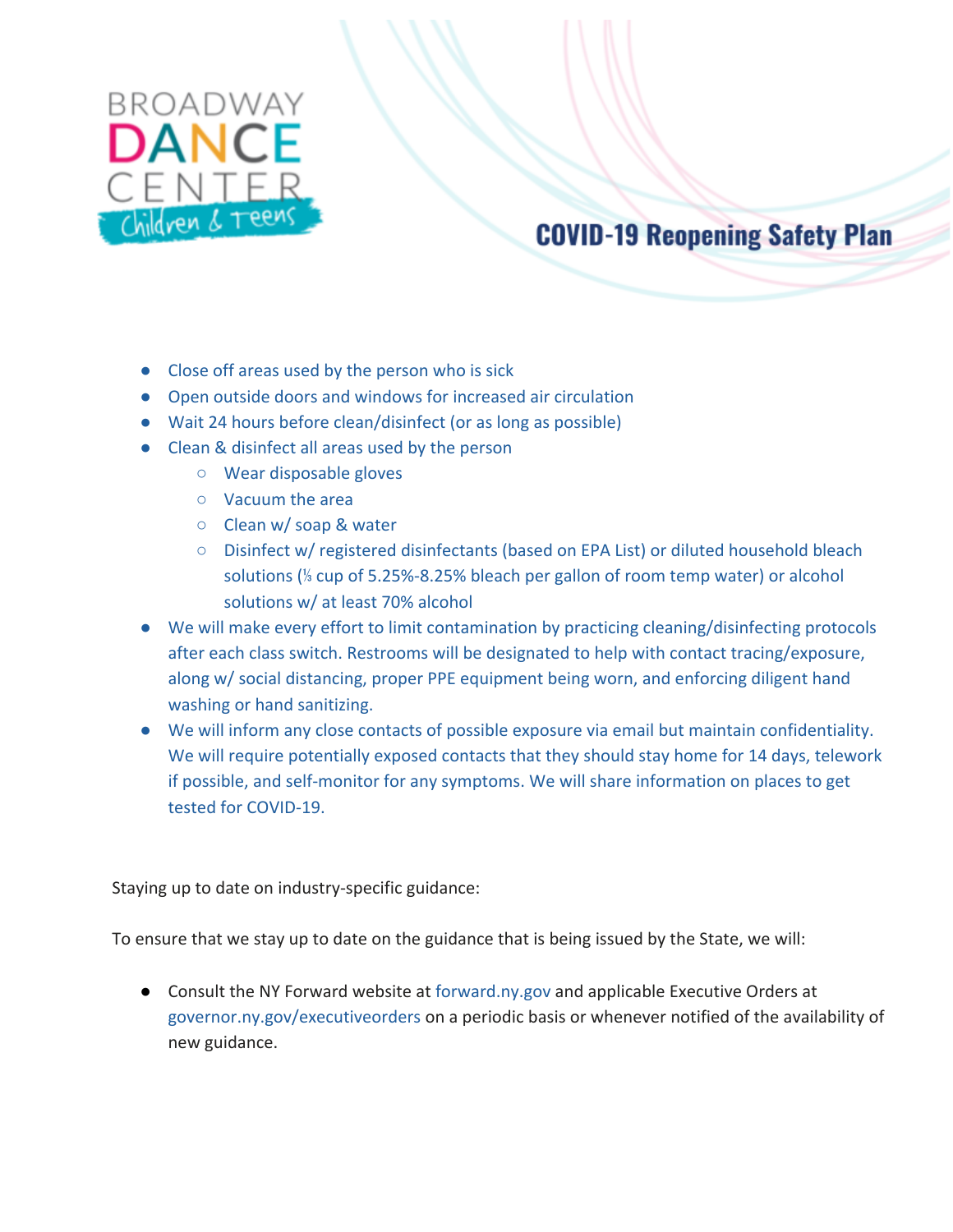